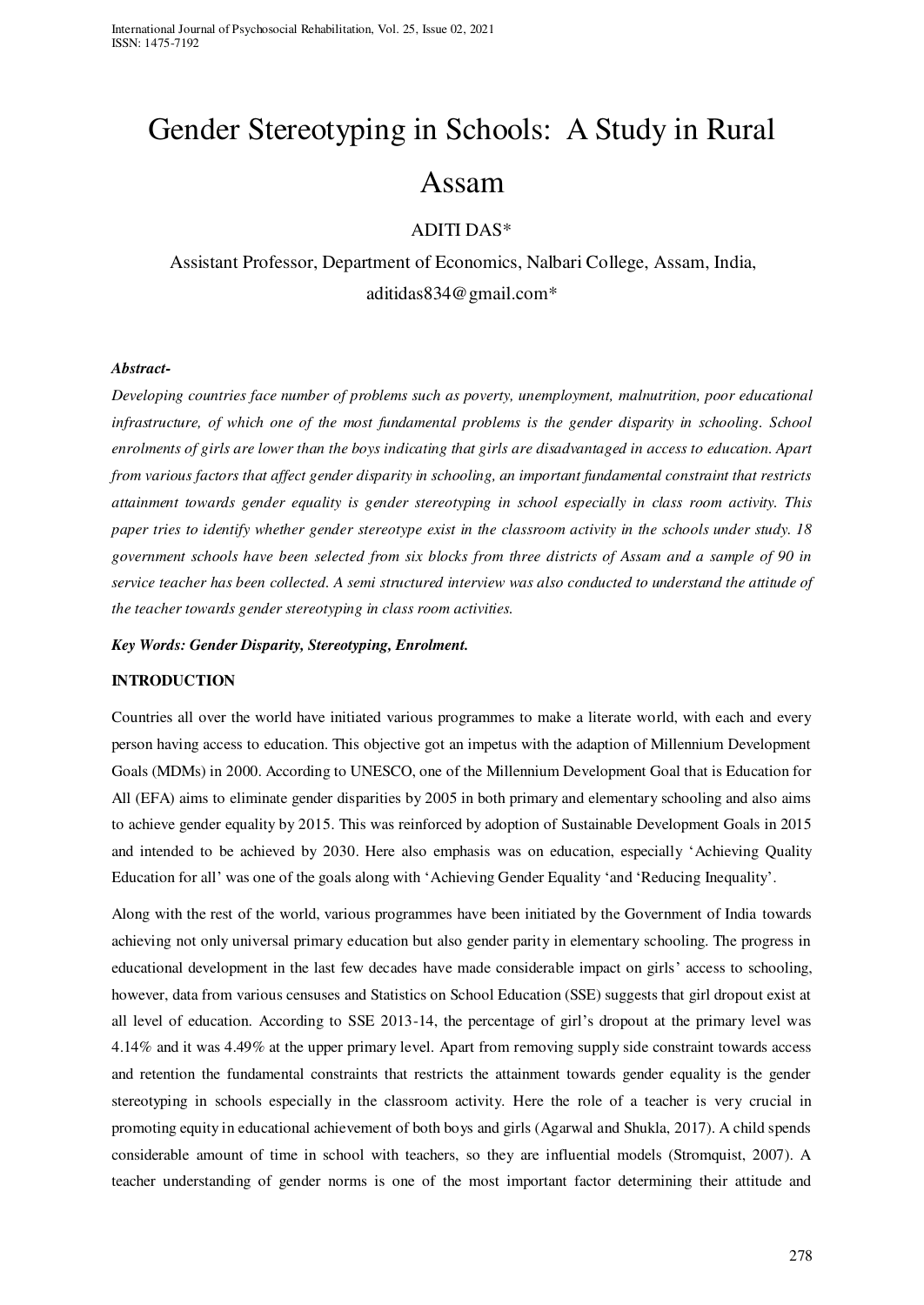behaviour towards their students which otherwise might results in gender stereotyping in classroom activity which in most cases might be unintentional. Teacher's thinking and action in the classroom is constructed by their own lived experience in the culture, community and the environment that surrounds them. Gender sensitivity of teachers will hopefully produce a rippling effect in the school manifesto (Allen, Asad and Sherali, 2010)

In this context it is necessary to understand the meaning of stereotype. Stereotype has been defined as the representation of abstract quality in human form which has been handed down from one generation to another through its wide acceptance among the members of a society (Hall,et al.1988). Various studies (Smith, Hardman & Higgins, 2007; Stromquist, 2007) have indicated that the attitude of the teacher in the classroom may reflect biasness towards a boy and a girl student and thus reinforce gender stereotype. The teacher may highly favour an intelligent student over a mediocre student. Similarly, in a co-educational school, the teachers (due to their biased behaviour caused by a patriarchy society) may put more emphasis towards boys and they may be favoured in most of the classroom activities. However, this attitude towards the less favoured may develop a sense of alienation and hinder all round development (Stromquist, 2007).

Teacher expectations may result in inequalities in the realm of classroom interaction. For example, girls may be required to do the classroom cleaning, especially, sweeping the floor whereas boys are expected to engage themselves in task that require high physical activity and strength (for example moving desk and table). According to Baker (2005), boys were entrusted with more technical work and were called more often in the classroom thereby giving them ample opportunity to interact, reflecting gender bias in the teacher's attitude. As girls get less opportunity to interact in the class, it was found that they develop less efficient study behaviour compared to the boys. It was found that girls tend to answer lower risk question indicating lower confidence, particularly in the middle school.

 Socio-economic factors determine learning achievement of boys and girls, studies suggest that the gender gap in school performance is narrowed with increase in the economic status of the household (Dube, 2016). But, once the child is enrolled in the schooling system, it is the quality of education, teacher's attitude and behaviour that plays a vital role in their learning achievement. The teacher can serve as a role model for the students (Allana, Asad and Sherali, 2010). Though considerable amount of time is spent by girl in household duties like fetching water, cooking, looking after younger siblings; studies suggests that gender differences in achievement level can be bridged if adequate attention is provided to girls, both within home and in the classroom (Bandyopadhyay and Subrahmanian,2008).

Gender segregation at times is evident in the physical and social organisation with regard to the sitting arrangement inside the classroom (Stromquist, 2007). The boys and girls are required to sit in different groups. UNICEF advocated towards creation of environment which is girl-friendly. Single sex school may in fact lead to better academic performance of girls.

This paper tries to identify whether gender stereotype exist in the schools in the area under study. Samples of 90 in-service teachers from 18 government schools from Assam have been collected. The sample schools have been collected from 6 blocks, three schools from each block from the districts Kamrup (M), Baksa and Barpeta have been collected for the study. A sample of 5 teachers teaching in upper primary level from each school has been selected at random. The data has been collected through questionnaire. Also a semi structured interview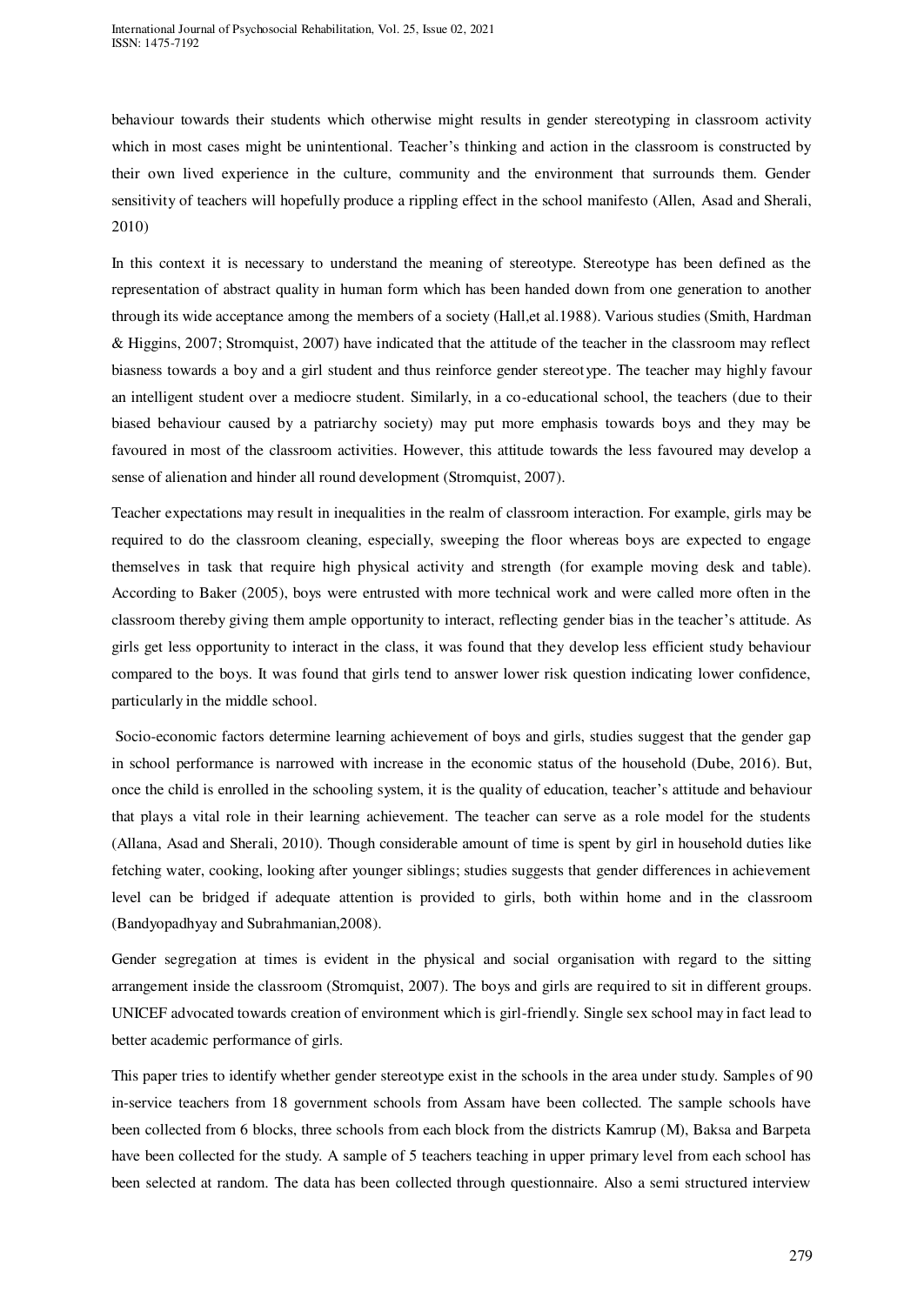was also conducted to understand the attitude of the teachers towards gender stereotyping in class room activities.

## **DATA ANALYSIS**

The data collected from 90 respondents have been analysed in the following manner.

A five point Likert-type scale or an attitude scale has been prepared on the basis of different stereotype belief of the respondent. There were 10 statements rated on the attitude scale with five possible responses for each statement (1. Strongly Agree, 2. Agree, 3. Could not Decide, 4. Strongly Disagree and 5. Disagree). The statements are given below:

 $S_1$ = Boys are better and naturally clever than girls.

 $S_2$ = Boys score better in subjects like mathematics compared to girls.

 $S_3$ = Boys possess more scientific skills than girls.

 $S_4$ = Boys are better in sports than girls.

 $S_{5=}$  Boys are more active and outspoken compared to girls

 $S_6$ = Students both boys and girls should be treated equally across class and caste

 $S_7$ = Gender stereotype behaviour in the class room should be discouraged.

 $S_8$ =Teacher education programme and training should foster awareness of gender stereotype

issue

 $S<sub>9</sub>=$  Similar physical education should be imparted to both boys and girls.

 $S_{10}$  Man should concentrate on career and profession and women's place at home.

The above ten statements are divided in to two parts: statement  $S_1$  to  $S_5$  refers to the teachers' gender stereotypes belief and statement  $S_6$  to  $S_{10}$  refers to teacher perception about gender stereotype with regard to class room practice.

The following table shows teachers responses to the above statements

**Table 1: Percentage of teachers' responses towards gender stereotype beliefs and perception** 

| Sl.            | State | SA |      | A           |      | Ne |      | <b>SD</b>   |      | D           |      | Total |
|----------------|-------|----|------|-------------|------|----|------|-------------|------|-------------|------|-------|
| N <sub>o</sub> | ment  | f  | $\%$ | $\mathbf F$ | $\%$ | F  | $\%$ | $\mathbf F$ | $\%$ | $\mathbf f$ | $\%$ |       |
| -1             | $S_1$ | 21 | 23.3 | 24          | 26.7 | 13 | 14.4 | 15          | 16.7 | 17          | 18.9 | 90    |
| 2              | $S_2$ | 30 | 33.3 | 22          | 24.4 | 4  | 4.4  | 26          | 28.9 | 8           | 8.9  | 90    |
| 3              | $S_3$ | 12 | 13.3 | 37          | 41.1 | 5  | 5.6  | 23          | 25.6 | 13          | 14.4 | 90    |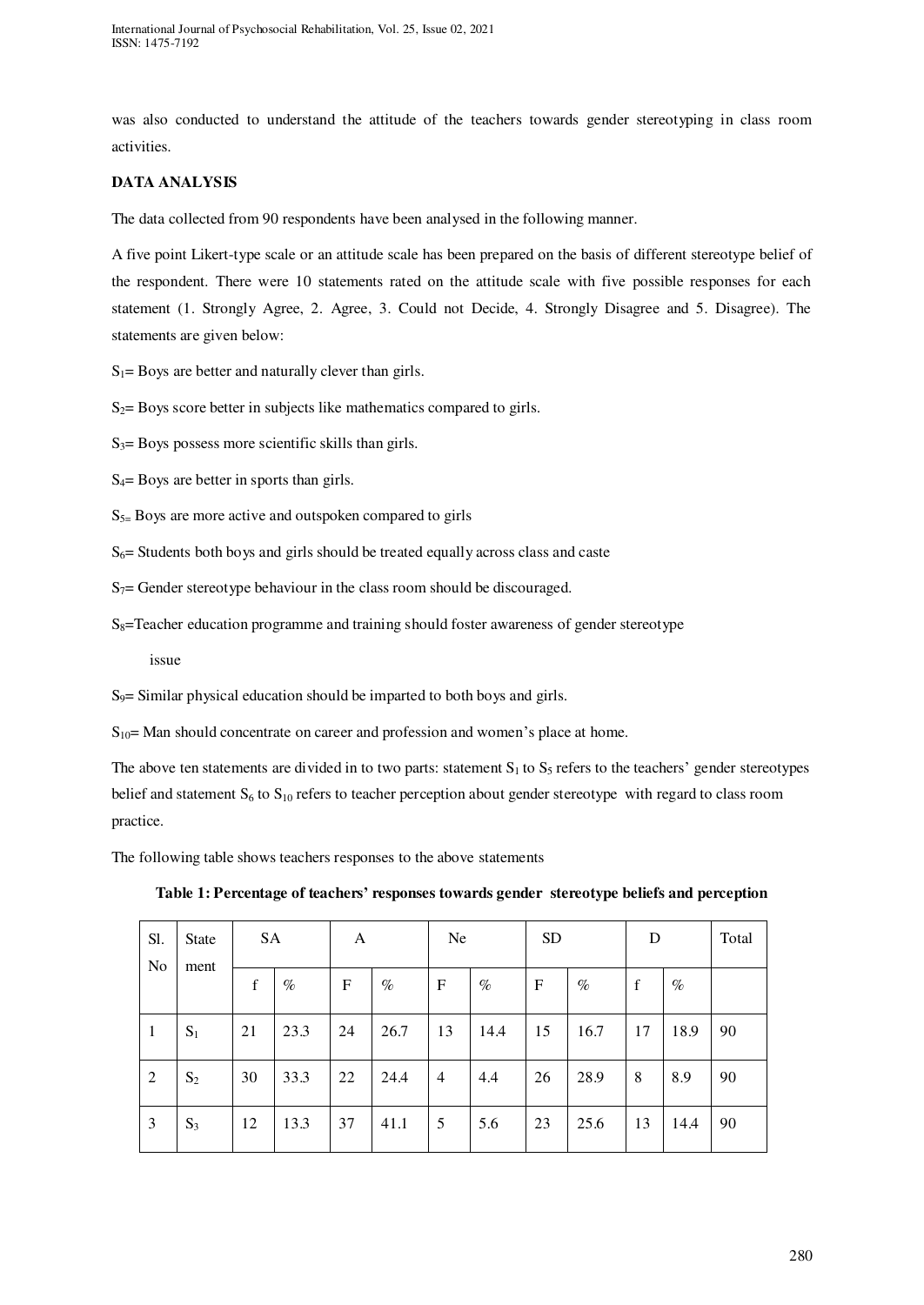| $\overline{4}$  | $S_4$    | 33 | 36.7 | 32 | 35.6 | $\overline{4}$ | 4.4  | 15             | 16.7 | 6              | 6.7  | 90 |
|-----------------|----------|----|------|----|------|----------------|------|----------------|------|----------------|------|----|
| 5               | $S_5$    | 23 | 25.6 | 32 | 35.6 | 7              | 7.8  | 16             | 17.8 | 12             | 13.3 | 90 |
| 6               | $S_6$    | 55 | 61.1 | 26 | 28.9 | 3              | 3.3  | $\overline{2}$ | 2.2  | $\overline{4}$ | 4.4  | 90 |
| $7\phantom{.0}$ | $S_7$    | 23 | 25.6 | 39 | 43.3 | 9              | 10.0 | 14             | 15.6 | 5              | 5.6  | 90 |
| 8               | $S_8$    | 14 | 15.6 | 46 | 51.1 | 8              | 8.9  | 12             | 13.3 | 10             | 11.1 | 90 |
| 9               | $S_9$    | 53 | 58.9 | 23 | 25.6 | 3              | 3.3  | $\overline{4}$ | 4.4  | 7              | 7.8  | 90 |
| 10              | $S_{10}$ | 12 | 13.3 | 21 | 23.3 | $\overline{7}$ | 7.8  | 27             | 30.0 | 23             | 25.6 | 90 |

The response of the teacher indicated through the attitude scale is shown in the following figures (Figure 1 and Figure 2)



**Figure 1 Percentage of teacher's responses (Statement 1-Statement 5)** 

**Figure 2 percentage of teachers' responses (Statement 6 –statement 10)** 

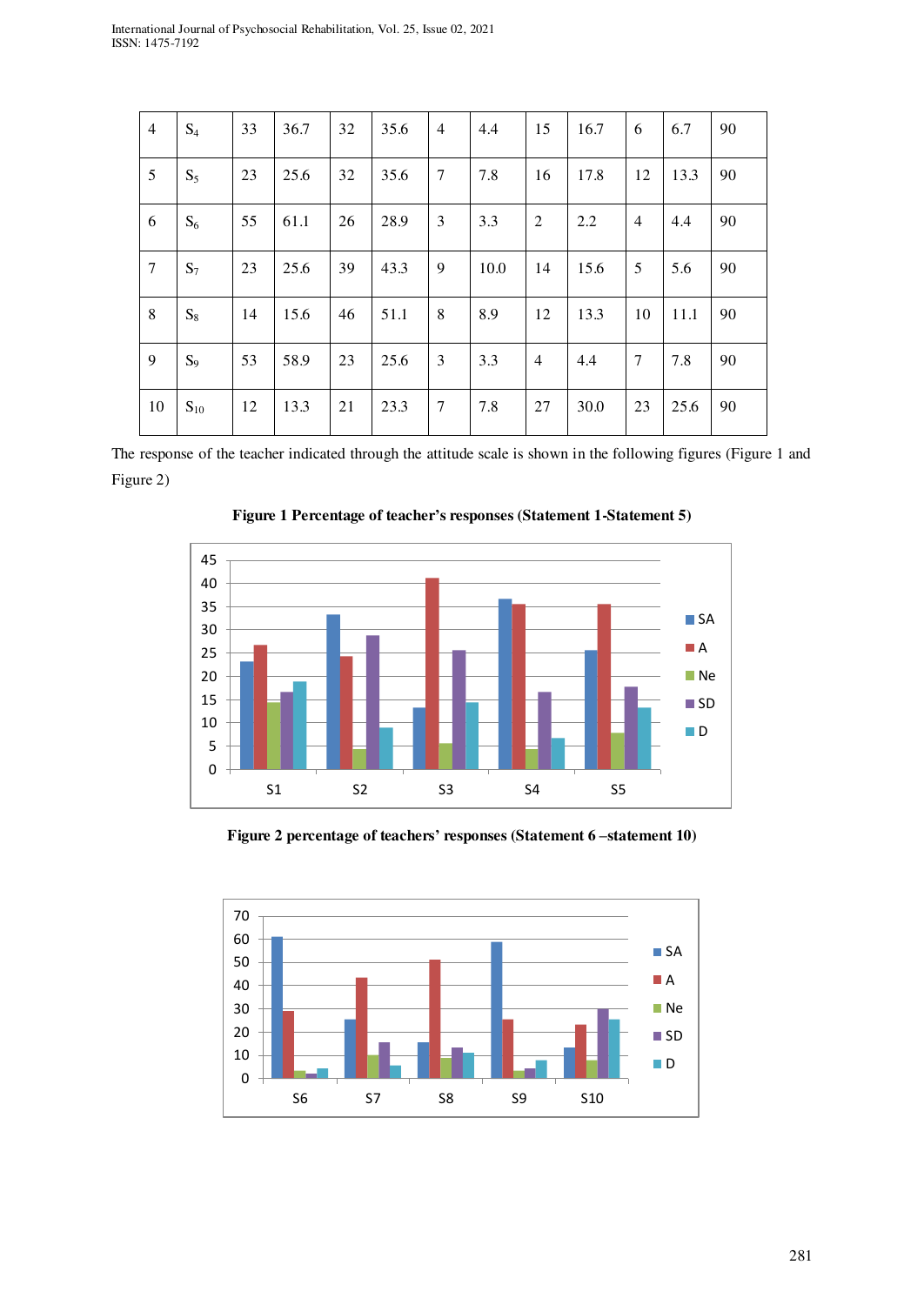## **FINDINGS**

The analysis of the primary data as shown from table 1 reveals the following-

(a) Majority of teachers (26.7%) agreed and strongly agreed (23.3%) to the first statement, 'Boys are better and naturally clever than girls', indicating gender stereotype belief among the teachers of the upper primary schools in the area under study.

(b) 33.3% of the teacher strongly agreed to the statement that 'boys score better in subjects like mathematics compared to girls'. However, they were also of the opinion that gender difference in learning achievement especially in subjects like Maths depends on interest and practice and since girls spend considerable time in other domestic work their grades seem to decline and similarly their interest falls with lower grades.

(c) Highest majority of teachers' (41.1%) strongly agreed to the statement 'boys possess more scientific skill than girls'. This relates to the gender stereotype belief of the teachers that the boys are better in handling difficult tasks whereas girls should be engaged in more light and decorative tasks, thus reinforcing gender stereotype attitude in the class room teaching.

(d) Similarly 35.6% and 36.7% of the teachers agreed and strongly agreed to the statement 'boys are better in sports than girls'. Most of the teachers revealed that parents are more interested in enrolling their sons to extracurricular activities, especially sports compared to girls.

(e) Majority of the teachers (35.6%) agreed and 25.6% strongly agreed to the statement, boys are more active and outspoken compared to girls' indicating teachers' preponderance of gender stereotype belief and attitude.

(f) More than half of the teacher,  $61.1\%$  strongly agreed that both boys and girls should be treated equally across class and caste. However, teachers were also of the view that students coming from good economic background were found to dress in a decent manner.

(g) 30.0% of the teacher strongly disagreed to the statement 'man should concentrate on career and profession and women's place is at home'. Major strongly agreed (58.9%) that 'similar physical education should be imparted to both boys' and girls' and similarly more than half (51.1%) agreed that 'teachers' education programme and training should foster awareness of gender stereotype issues'.

Interview with the teacher revealed the fact that 'gender' as an issue was never a subject of discussion in any of the pre-service teacher training. Therefore, they were interested in knowing gender sensitive issues and how that can be incorporated in everyday class room teaching in order to make the teaching gender neutral. Though there is variability in the responses of the teacher, however majority of the respondent generally agreed with most of the statement indicating prevalence of gender stereotype attitude in the class room teaching.

## **DISCUSSION**

 The teachers selected for the survey had little or no idea about gender stereotype behaviour which may create a sense of alienation among the less favoured one within the classroom. Therefore, the first and foremost task that hold immense importance is that teachers' education programme and training that should focus on awareness of gender stereotype issues in classroom teaching. Understanding gender issues and using the knowledge in the class room teaching will develop a gender friendly environment in the school. Gender sensitivity must be